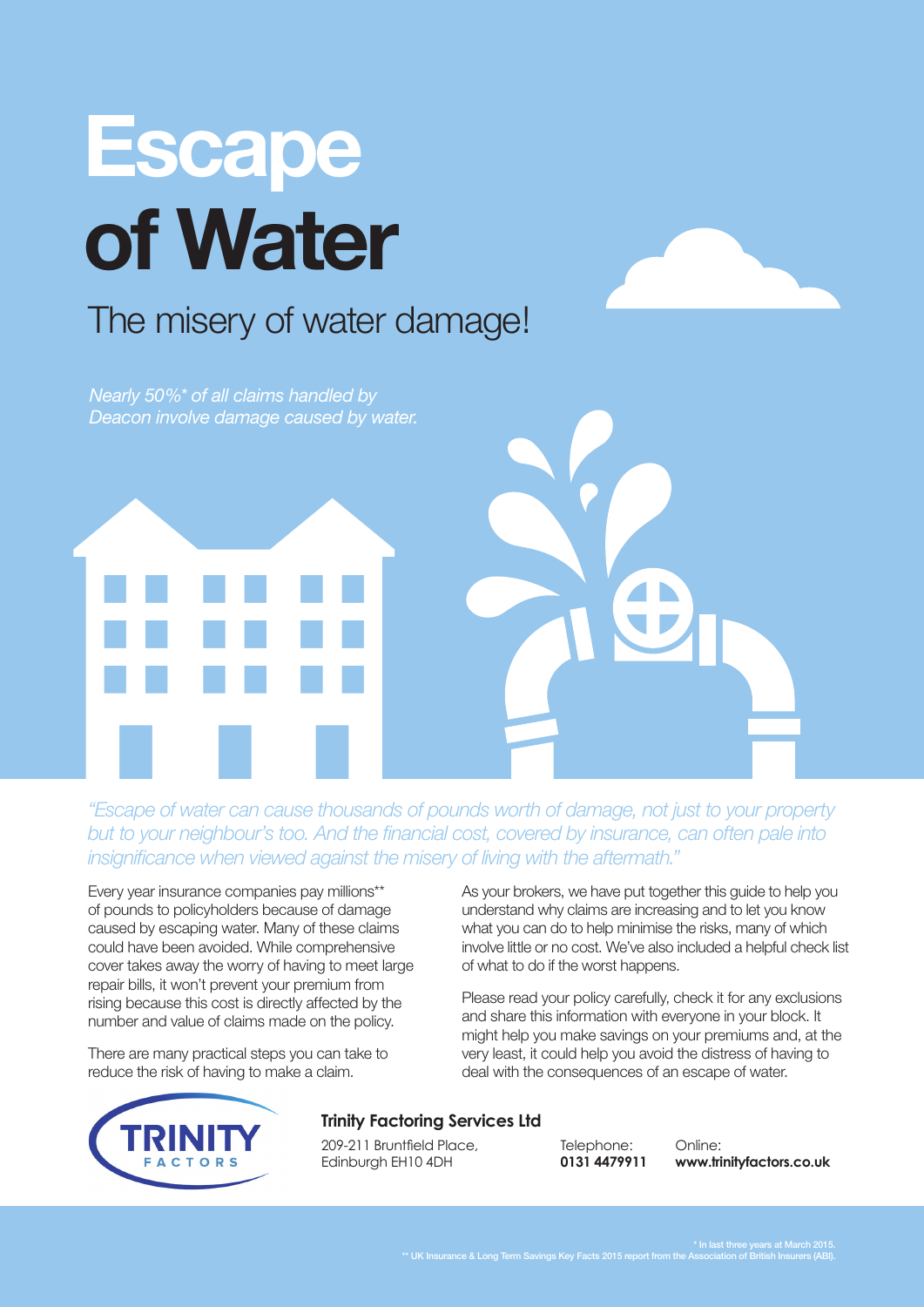# **Escape of water claims, why is it getting worse?**

The reasons why claims for water damage are becoming more frequent and expensive fall into two broad categories:

#### **Cause**

- Buildings today have much more plumbing than a property built 50 years ago. Flats may have two or more toilets and bathrooms with showers, kitchens have more built in equipment, such as dishwashers, and central heating is now more or less standard. So there's a lot more water circulating within the block and individual flats.
- Many now consider plumbing a DIY job. Historically, copper piping and the need to solder joints was left to a professional, but with today's plastic piping and push-on fittings, many leaseholders will attempt to fix a problem themselves – or try to!
- And then there is, dare we say it, the rogue plumber. The self-taught and inexperienced tradesman who has no formal training or qualifications.
- Flats are more frequently left unoccupied, while the residents are on holiday for example, which means leaks are not discovered until they return – and the damage by then can be extensive.
- Many modern construction methods and materials increase the risk too. Did you know a new building is twice as likely to have claims as a property built 50 years ago?

#### **Extent of damage**

The extent of the damage, which often results in higher value claims, is often due to modern materials and constructions methods too, for example:

- Wet concrete floors can draw in water which then works its way up walls.
- Where carpet, laminate, wood, or vinyl flooring installed over concrete an escape of water can create havoc. The trapped moisture creates mould and the adhesive used in the installation is no longer able to bond with the concrete. Such repairs are costly.
- Where blocks have centralised services the damage caused to larger pieces of equipment is often more complex to repair.
- Tiles and concrete flooring slabs make it easier for water to spread, causing more damage, because it cannot easily drain away.
- Inappropriate restoration methods and unskilled tradesmen can make the problem worse. Further damage can be caused by contractors using inappropriate methods and equipment to dry out your property.

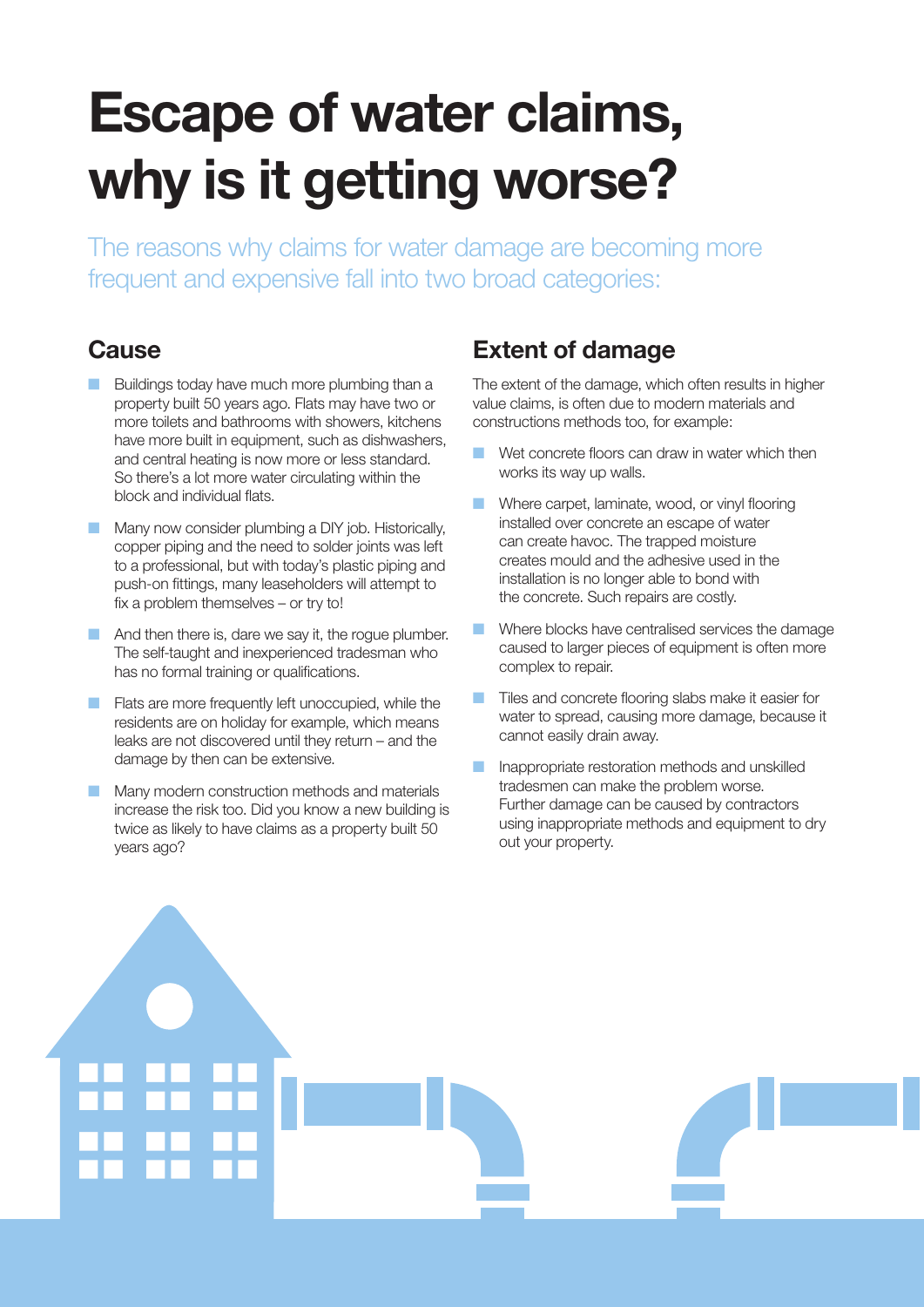### **Preventative measures to avoid water leaks!**

Below are some helpful tips on what you need to do to avoid leaks long before they become serious and expensive to repair.

### **Around the home**

- Find out where the stop cock is located and make sure it works! This is the first thing needed to stop water escaping if a pipe bursts.
- Between November and March, make sure the temperature in your home does not drop below 12˚C day and night – and particularly if you are away from home, even if only overnight.
- Check radiator valves regularly for leaks. A small leak is easily resolved and avoids serious damage.

#### **Kitchen**

- **E** Ensure the drain hoses from washing machines and dishwashers are firmly in the drain pipes and cannot jump out.
- Make sure the water inlet pipes for appliances are fitted correctly.
- Check and clean the filters in washing machines and dishwashers regularly. If the machine has a self-cleaning programme use it.
- Properly maintain appliances.

#### **Bathroom**

- **E** Ensure the seal between the bath/shower cubicle and the wall tiles is watertight and replace grouting, sealant and/or tiles as necessary. Nothing lasts forever!
- Do not leave the bathroom when you are running a bath.
- **B** Regularly check the overflows on toilets, basins, baths, water tanks and central heating header tanks.
- If any patches of damp, mildew or mould appear, get them checked immediately as they might be caused by a gradual leak. Fixing the problem as soon as possible will prevent more serious damage in future.

#### **Automatic cut-off equipment**

It is also worth considering installation of automatic cut-off equipment.

This equipment monitors water flows in the system and if it detects any of the following will cut-off the water flow:

- Continuous flow of water for a period over a prescribed period - this helps if there is an undetected small leak or if there is a major leak whilst you're out of the house.
- Temperature drops below a certain temperature to prevent freezing of water in the pipes and the pipes bursting later.
- No water has been flowing for say 24 hours as you are away.

There are a number of manufacturers of this useful equipment offering different levels of sophistication. Prices range between £200 and £500 per unit, plus installation costs. It can be expensive to fit one in every flat in a block but provides much greater protection for you. If you would like more information we have shown three websites below that show examples of this equipment.

Please note: Deacon does not recommend these products and you are advised to seek your own independent advise before making any purchasing decisions.

**Autostopcock** 

**www.autostopcock.co.uk**



**www.surestop.co.uk**

**www.activalve.com**